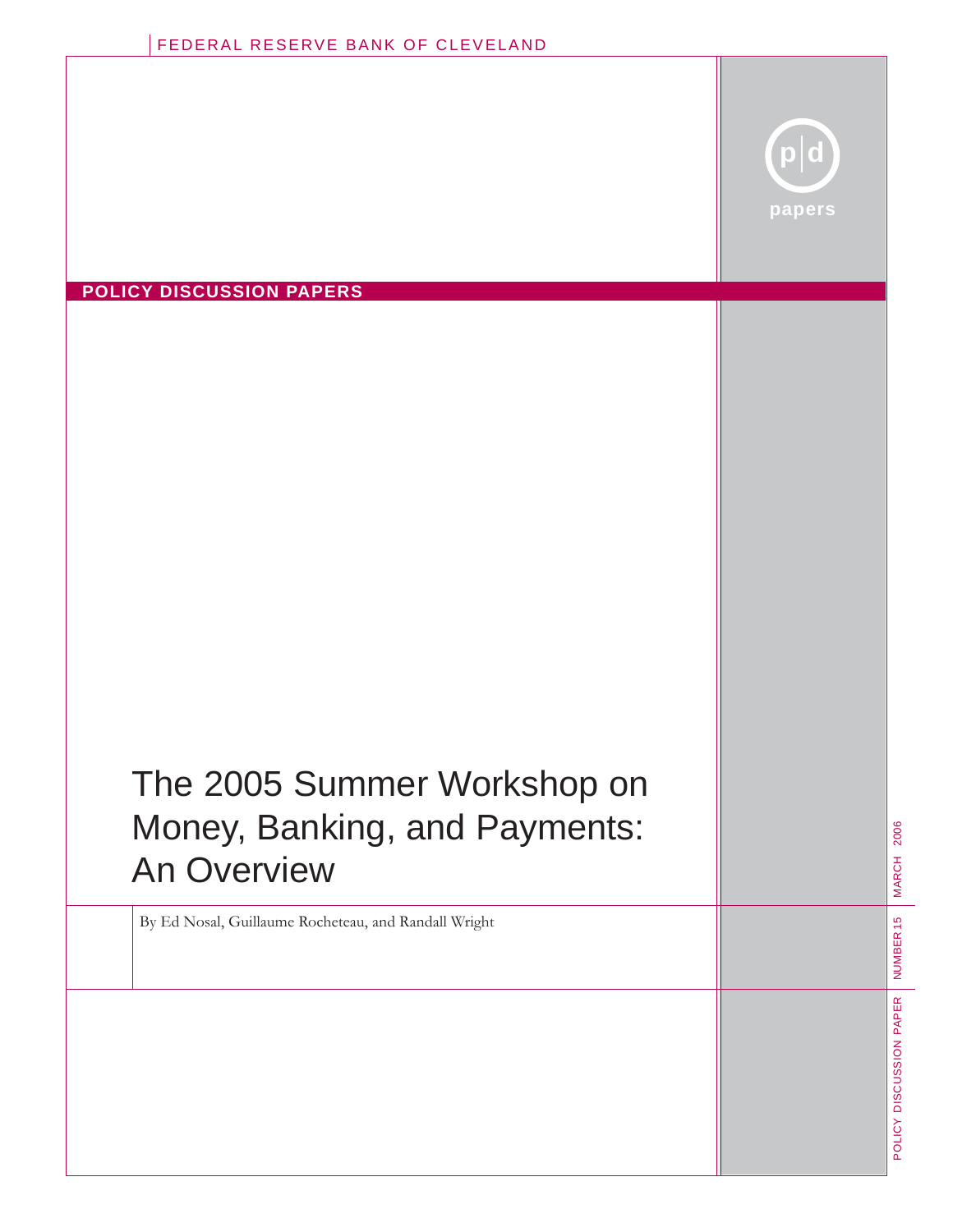# The 2005 Summer Workshop on Money, Banking, and Payments: An Overview

By Ed Nosal, Guillaume Rocheteau, and Randall Wright

The 2005 Summer Workshop on Money, Banking, and Payments at the Cleveland Fed covered a wide variety of topics in monetary theory and policy, banking, and payments systems research. Topics ranged from optimal monetary policy, optimal bank contracts, the private supply of money, the coexistence of credit, money, and capital, the design of payment systems, and international currencies. Effort was made to calibrate models and bring them closer to the data. These contributions illustrate the progress made in the field of monetary theory. Here we summarize and try to tie together the papers presented.

POLICY DISCUSSION PAPERS

*Policy Discussion Papers* are published by the Research Department of the Federal Reserve Bank of Cleveland. To receive copies or to be placed on the mailing list, e-mail your request to 4dsubscriptions@clev.frb.org or fax it to 216-579-3050. Please send your questions comments, and suggestions to us at editor@clev.frb.org.

*Policy Discussion Papers* are available on the Cleveland Fed's site on the World Wide Web: www.clevelandfed.org/Research.

Views stated in *Policy Discussion Papers* are those of the authors and not necessarily those of the Federal Reserve Bank of Cleveland or of the Board of Governors of the Federal Reserve System.

ISSN 1528-4344

Materials may be reprinted, provided that the source is credited. Please send copies of reprinted materials to the

Ed Nosal is a senior research advisor at the Federal Reserve Bank of Cleveland, Guillaume Rocheteau is an economist at the Bank, and Randall Wright is the James Joo-Jin Kim Professor of Economics at the University of Pennsylvania and a research associate at the

editor.

Bank.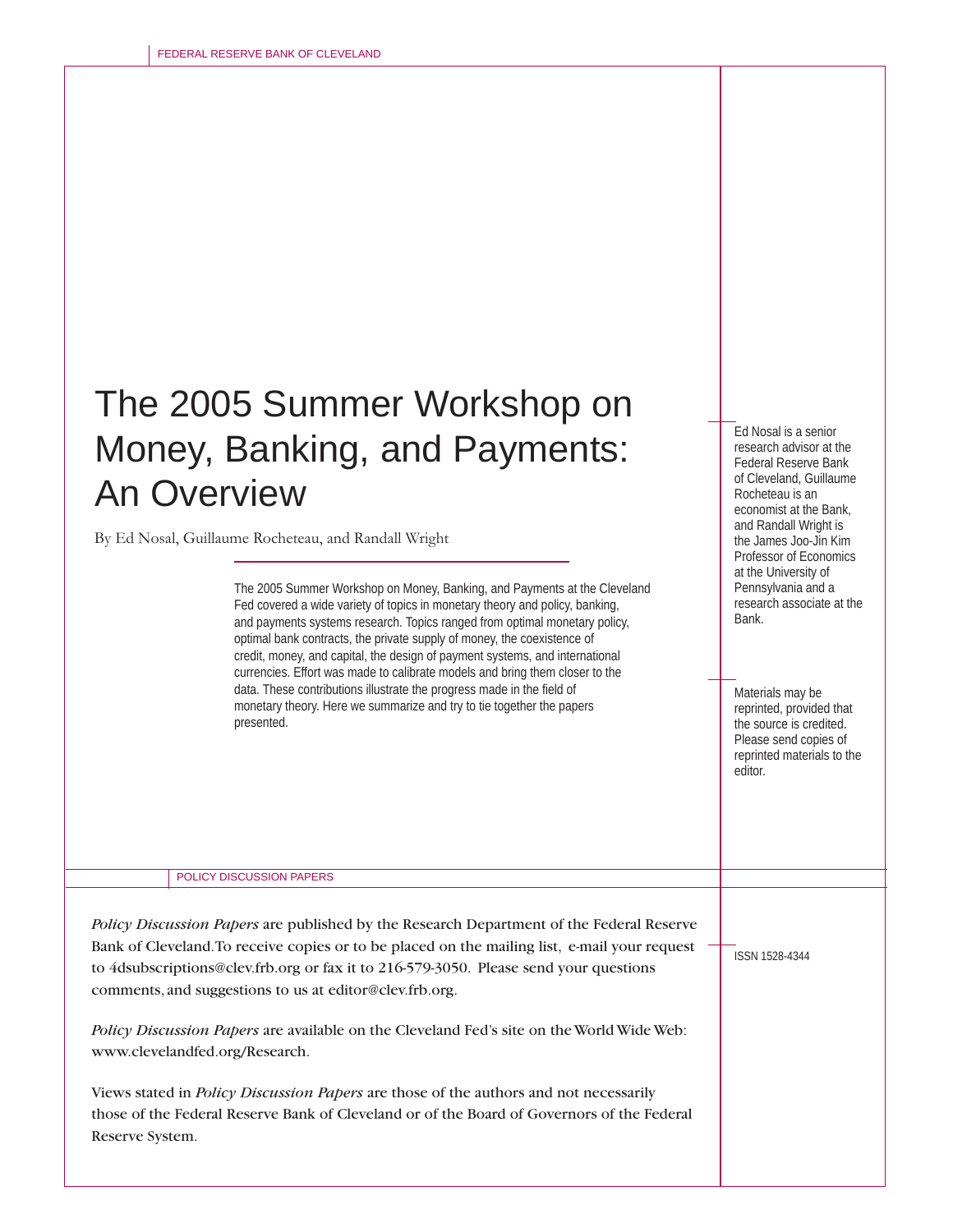# Introduction

In the summer of 2005 we held the latest edition of the Summer Workshop on Money, Banking, and Payments at the Cleveland Fed. We covered a wide variety of topics on monetary theory, banking, payment systems, and monetary policy. We saw presentations in which recent theoretical models are being extended in many directions to study optimal monetary policy with distributional effects, limited participation, and aggregate shocks. Additional effort has been made to calibrate these models and bring them closer to the data. One goal of this work is to better evaluate the welfare cost of inflation. Other goals include trying to explain some particular trading arrangements (for instance, barter clubs in Argentina), and trying to understand some well-documented puzzles in the literature (such as the credit card debt puzzle).

Several contributions pursued the research agenda of introducing banks and privately supplied money into rigorous models of payments. Other contributions examined the coexistence of different assets (e.g., multiple currencies, or capital and credit in addition to money) and their implications for policy. And others used mechanism design to discuss optimal payment arrangements and to ask the question of whether net or gross settlement is preferable. All these contributions illustrate the rapid progress made in the field of monetary theory. The communication of recent developments across people actively working in the area is one of the best ways to help ensure this progress continues.

## Monetary Policy

#### *Distributional Effects*

In "Search, Market Power, and Inflation Dynamics," Allen Head and Beverly Lapham investigate the short-run non-neutrality of money and its implications for inflation dynamics in a monetary search economy with heterogenous agents. Lump-sum money injections affect the distribution of money holdings in equilibrium and thus generate a short-run non-neutrality. The response of prices and inflation to shocks of this type depends on induced changes to households' search intensity. Monetary shocks change the distribution of prices in equilibrium and, as a result, alter the returns to search. The changes in optimal search intensity affect sellers' profit-maximizing markups. The adjustment to prices may be sluggish even though there are no restrictions on sellers' ability to set prices in every period.

In "An Overlapping-Generations Model with Search," Tao Zhu embeds search frictions in an overlapping-generations model. The result is a tractable model of monetary exchange that allows for distributional effects of money injections. In the model, agents live two periods. Young people sequentially participate in a centralized and decentralized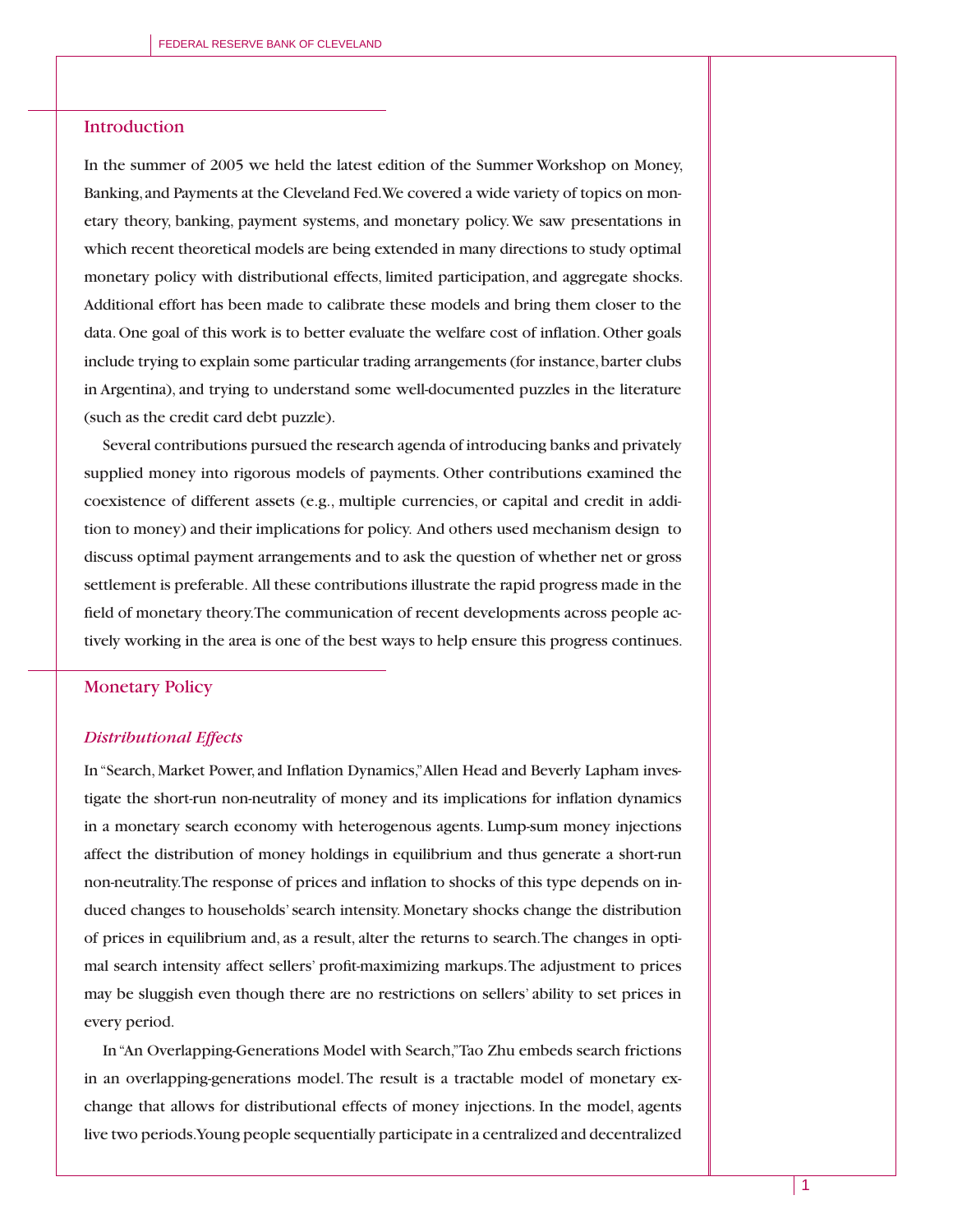market, and old agents participate only in the centralized market. These demographic features result in analytical tractability, since the distribution of money balances across the young generation is degenerate. In a series of examples, Zhu demonstrates that positive inflation rates are Pareto optimal.

### *Aggregate Shocks*

In Ricardo Cavalcanti and Andres Erosa's "Price Stickiness and the Optimal Return to Money," the authors formulate a Ramsey problem for the Shi-Trejos-Wright model using a recursive structure that can handle aggregate shocks. The planner is concerned with utility of low and high output,  $y_l$  and  $y_h$ , respectively, for recessions and booms. Individuals care about the return to money,  $R$ , in a way that implies the incentive constraints  $y_i \leq R$  and  $y_i \leq R$ . The value R of what money can buy is itself a function of future choices  $(y_l, y_b)$ . When incentive constraints are ignored, the first-best allocation is  $(y_l^*, y_b^*)$ , and the implied return is  $R^*$ . They then consider parameters such that  $y_l^* < R^* < y_b^*$ , and then describe the (second-best) optimum. Output should be increased in recessions, above  $y_l^*$ , in order to increase the return *R* and, consequently, bring output in booms closer to  $y_h^*$  . They show, moreover, that output should slowly converge to  $y_l^*$  during recessions, as if price-stickiness is an endogenous business-cycle outcome. The price-stickiness interpretation is just one of many ways to describe the efficient propagation of real shocks when money is working as a medium of exchange.

In an environment where money is required to facilitate trade, what effects would a real shock have on economic activity? And would activist government policies be helpful? In "Sectoral Shocks and Policy Responses in a Monetary Search Model," Dror Goldberg addresses these issues. He finds that a real shock at a point in time can be propagated over time. For example, a temporary negative supply shock can reduce output for a number of periods after the initial impact, after which the economy eventually "recovers." An activist monetary policy of increasing the money supply can mitigate the negative output responses to the initial shock.

#### *Limited Participation*

In "Endogenously Segmented Asset Market in an Inventory-Theoretic Model of Money Demand," Jonathan Chiu takes up a model that has recently been somewhat popular in monetary economics, which is based on so-called "limited participation." Agents receive income, which is deposited into accounts that they are unable to use right away, and, depending on where (or who) one is, access to credit markets may be restricted. Some people have used these models to try to account for the behavior of things like exchange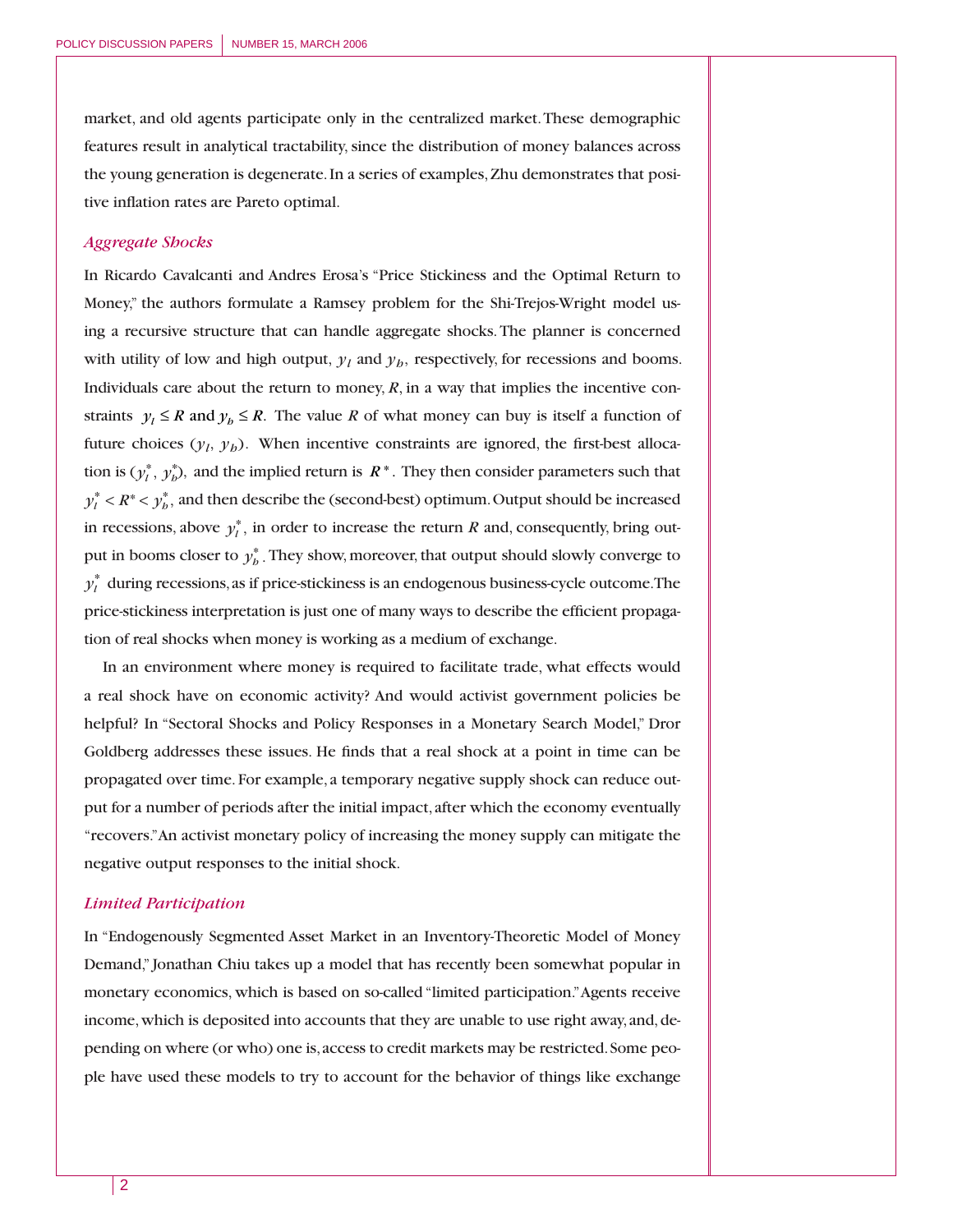rates or the velocity of money (see, for example, work by Alvarez, Atkeson, and a variety of coauthors). Chiu shows that previous results are not particularly robust. He proceeds in a rather natural way by allowing agents to *choose* when to access credit markets, where accessing these markets is costly. Many of the previous results in the literature, which exogenously restrict when agents can access markets, are overturned. Chui's insight is a useful one.

In "Credit and Open Market Operations with Segmented Markets," Stephen Williamson explores the implications of market segmentation for monetary policy. Williamson makes the distinction between connected households, which benefit from the money injections of the central bank, and unconnected households. A connected household is on the receiving end of central bank actions, while an unconnected household is not. This segmentation, in general, produces price dispersion across markets. Price dispersion generates uninsured consumption risk, which is important in determining the effects of money growth and money growth shocks on the economy, as well as the optimal policy. The optimal money growth rate can be very close to zero, with welfare costs associated with small inflations being very large. Small money shocks can have small effects on aggregates but important effects across sectors, while large money shocks can have proportionately large effects on aggregates.

In "Avoiding the Inflation Tax," Huberto Ennis studies the effects of inflation on the purchasing behavior of buyers in an economy where money is essential for certain transactions. A long-standing intuition in this subject is that when inflation increases, agents try to spend their money holdings faster. The standard framework fails to capture this kind of effect (e.g., Lagos and Rocheteau, 2005). Ennis proposes a simple modification to the model in which trading of goods and rebalancing of money holdings happen less frequently. In such a framework, higher inflation induces buyers to search for transactions more intensively and buy goods of worse quality. The modification proposed also sheds new light on the connection between search-theoretic and inventory-theoretic models of money.

## *Central Bank Lending*

A channel system is one where a central bank is willing to supply (lend) an arbitrary amount of balances to banks at a fixed interest rate and to absorb (borrow) an arbitrary amount of deposits at a fixed interest rate. In "Optimal Monetary Policy in a Channel System" Aleksander Berentsen and Cyril Monnet find that it is always optimal for the central bank to set its lending and borrowing rates equal to one other. The optimal monetary policy sets the central bank's nominal interest rate equal to zero, i.e., the Friedman rule,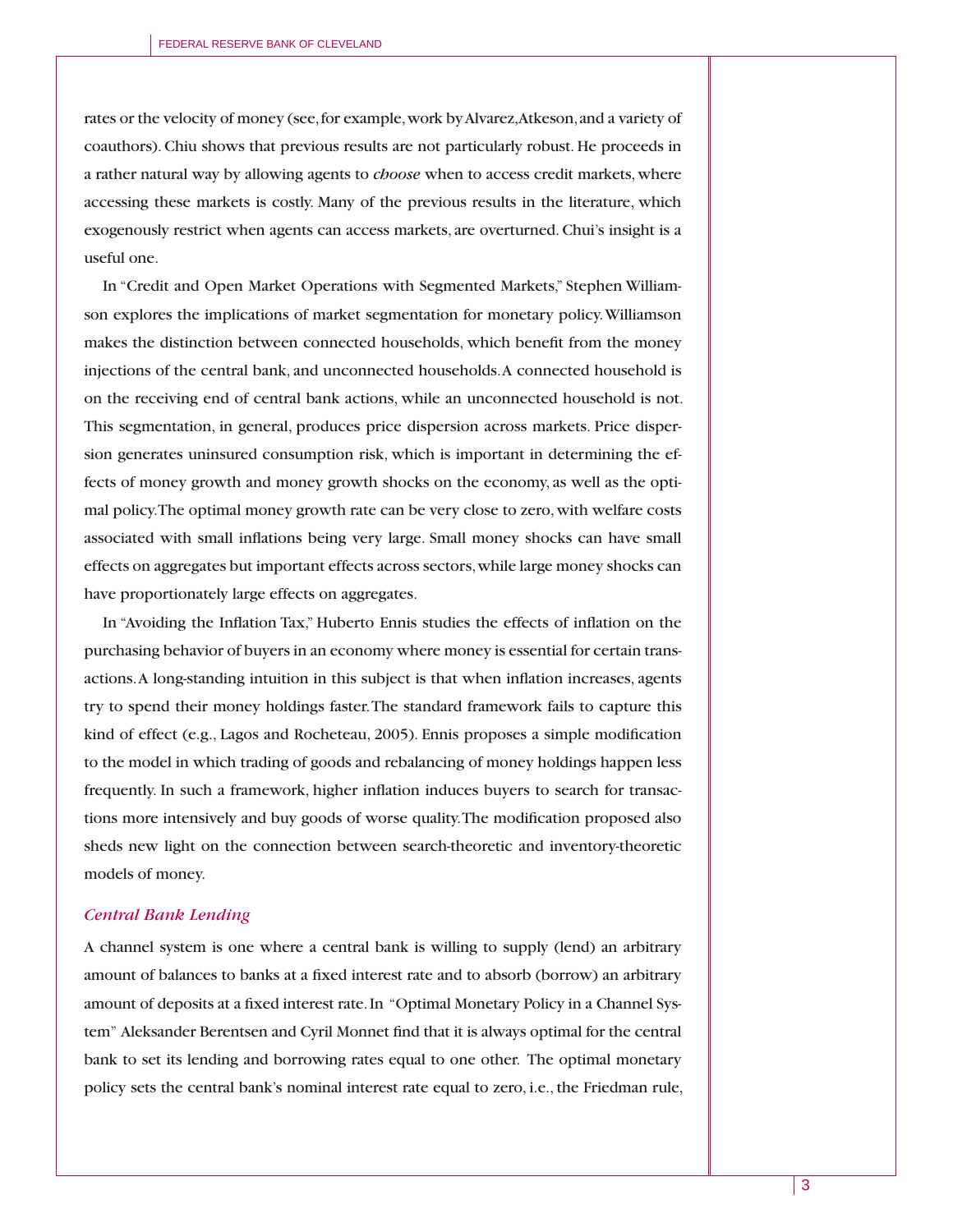when there is no possibility of default. However, if there is a possibility of agents defaulting on their loans to the central bank, then the central bank will set a strictly positive interest rate and, thus, the Friedman rule is no longer optimal.

### *Liquidity Provision*

In "Liqudity, Inflation, and Monetary Policy," Marcus Hagedorn develops a model of liquidity where lowering nominal interest rates can be a central bank's optimal response to a lower inflation target. This response, although consistent with conventional wisdom, is at odds with what some monetary models (new Keynesian models) might imply. In a repeated Diamond and Dybvig economy, there is uncertainty about the need for liquidity in every period. A financial intermediation sector provides liquidity (or money) to those agents who urgently need it and invests and saves for those who do not. The theoretical part of the paper shows that inflation can decrease in response to an increase in nominal interest rates. A lower inflation target then requires a higher nominal interest rate. The quantitative part of the paper demonstrates that the model fits the data well despite being parsimoniously parameterized. Hagedorn then uses the calibrated model to assess whether the above stated conventional wisdom is justified. The following result is obtained: Inflation is decreasing in nominal interest rates if nominal interest rates are low (i.e., when the market is "liquid") and increasing if nominal interest rates are high (i.e., when the market is "illiquid").

### Inside Money and Banking

## *Banking*

In a model where money is essential, Aleksander Berensten and Christopher Waller introduce commercial banks and a central bank. In their paper "Optimal Stabilization Policy with Flexible Prices," all agents hold positive money balances before entering the decentralized market, where money is required for trade. Before entering the decentralized market, agents learn whether they will be buyers or sellers; sellers hold "too much" money and buyers "too little" in the decentralized market. Although a commercial bank is helpful in reallocating money balances from sellers to buyers, if governments are unable to tax agents, a central bank can improve the distribution of money holdings, and hence welfare, by offering money loans in the decentralized market, which are repayable before the next decentralized market opens. The central-bank loans resemble repurchase and sale agreements.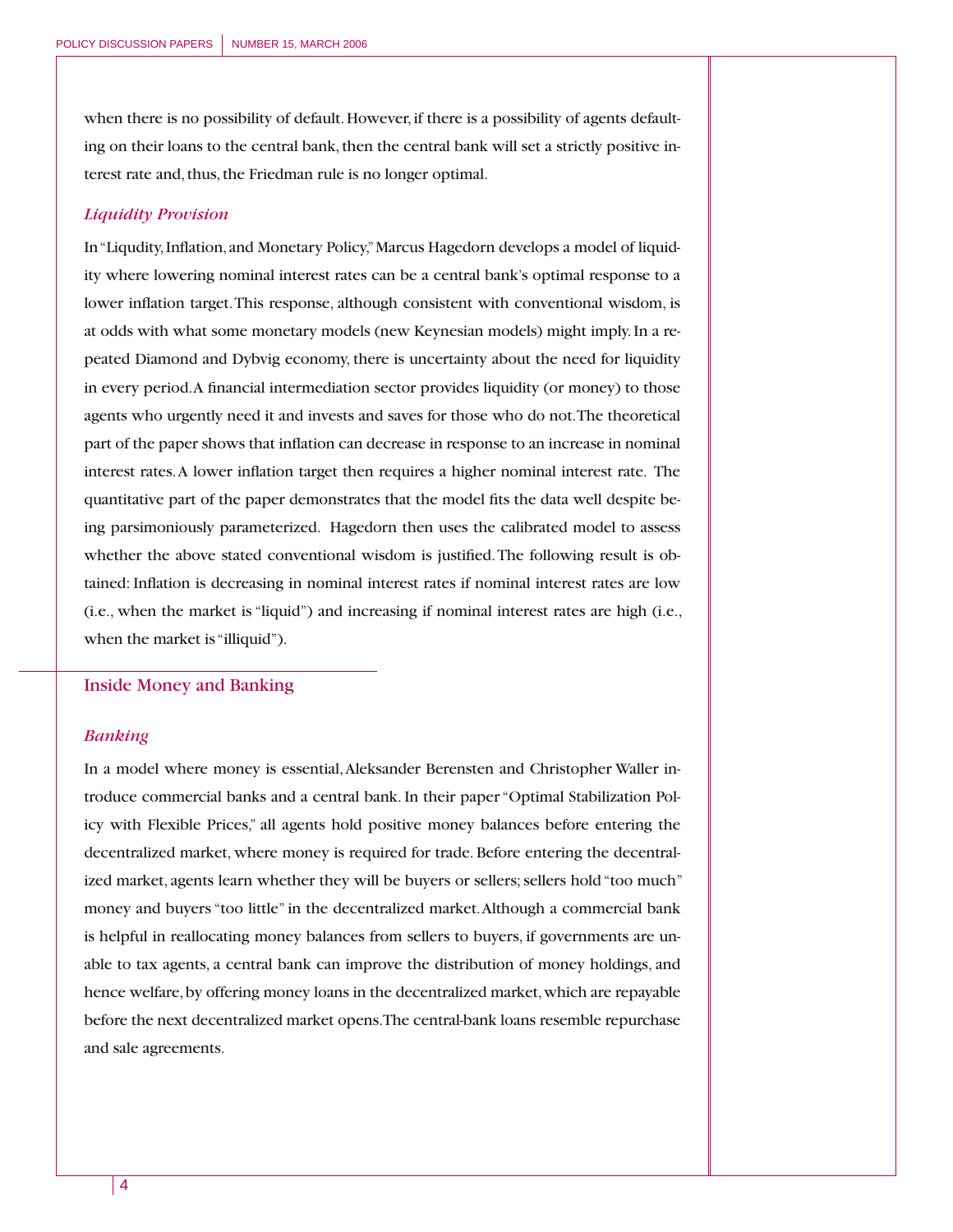In a finite environment, inside money—which is a claim on future stochastic output—may be required to facilitate exchange. If (stochastic) output is not costlessly observable to all agents, then monitoring may be required. It has been shown, in an environment with no aggregate uncertainty, that it is optimal to have the agent who issues the inside money also do the monitoring. In "Aggregate Uncertainty, Money,and Banking," Hongfei Sun relaxes the no-aggregate-uncertainty assumption and finds that a money and banking arrangement, i.e., where the agent who issues the inside money also does the monitoring, dominates an arrangement where issuer of the inside money and the monitor are different agents.

The optimal deposit contracts in models of banking in the tradition of Diamond and Dybvig are extremely complicated and do not at all resemble the kind of deposit contracts that banks offer in reality. For example, an optimal deposit contract in the models will be a function of how many people before the current depositor did and did not want to make withdrawal, and the order in which the withdrawals are made. In practice, the amount that a depositor withdraws is independent of the withdrawal history of previous depositors, unless, of course, the bank is under financial distress. In "Moral Hazard and the Design of Bank Liabilities," David Andolfatto and Ed Nosal suppose that the bank is run by an agent whose object is to maximize his own well-being, as opposed to a planner, whose objective is to maximize social welfare. They find that when reasonable restrictions are imposed on what can and cannot be verified, and when verification may be costly, the optimal bank contract becomes much simpler. When verification is costly, the optimal bank contract resembles what we observe in reality.

## *Private Supply of Money*

In practice, issuers of inside money tend to be regulated. One popular regulation is that issuers of inside money are required to redeem on demand and at par. Is there any justification for such a regulation? In "Imperfect Monitoring and the Discounting of Inside Money," David Mills finds that such a regulation can actually lower welfare. In an unregulated environment, a lower quality inside money would be discounted by agents in the economy. A par redemption requirement lowers the value of all inside money to that of the lowest quality in the economy. This result is somewhat reminiscent of Gresham's Law, which says that bad money drives out good money.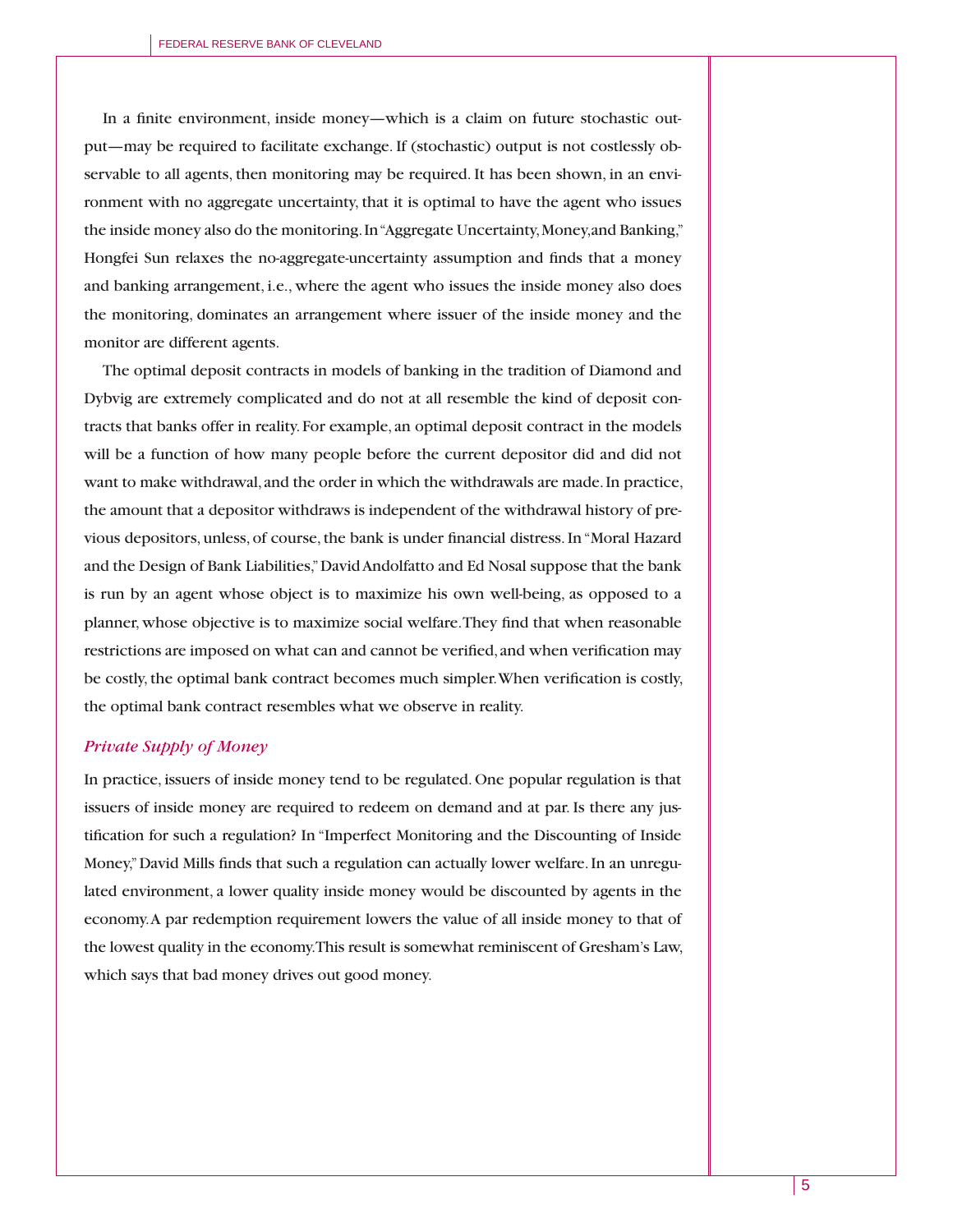In "Time Consistency of the Private Provision of Fiat Money," Luis Araujo and Braz Camargo study whether private money is viable in the absence of any external control in an economy that is characterized by decentralized trade and information. The bank, which is a self-interested agent, has a monopoly over the provision of fiat money and is not restricted in how much money it can issue over time. If the bank can commit to a choice of money supply, then a monetary equilibrium with no overissue of money exists. This equilibrium, however, is not time-consistent; the equilibrium does not survive when it is not possible for the bank to commit. Araujo and Camargo show that all monetary equilibria will be characterized by overissue in each period when the bank is unable to commit.

In "A Model of Banknote Discounts" Laurence Ales, Francesca Carapella, Pricila Maziero, and Warren Weber construct a model that builds on Trejos and Wright, and Cavalcanti and Wallace, and attempts to explain the following stylized facts regarding banknotes during the 1820–1860 period: (i) local banknotes were always quoted at par to one another; (ii) "foreign" banknotes were typically quoted at a discount to local banknotes and varied by location; (iii) the discount on "foreign" notes fluctuated over time; (iv) the discounts were asymmetric across locations; (v) discounts on "foreign" notes were higher when those notes were not being redeemed at par, which was \$1 of silver for a \$1 note; and (vi) local banknotes were quoted at a discount to specie when local banks suspended payments on their notes.

Mariana Colacelli presents an empirical analysis of basic microfounded models of money in "Secondary Currency: An Empirical Analysis." She collected her own survey data from "barter clubs" in Argentina. Barter clubs are privately organized markets that issue their own currencies. Theory predicts that people are more likely to use these private monies when several things are true, such as, there is a shortage of official currency and private monies are well managed  $(e.g., they are difficult to counterf eit).$  She runs several empirical tests and finds that, by and large, the predictions of the model are well supported by the data. She then calculates the welfare gains to individuals from using private monies.

#### *Money and Credit*

In "On the Complementarity of Money and Credit" Leo Ferraris constructs a model where both money and credit are used in exchange. Money is costly to hold but is needed for the usual double-coincidence-of-wants problem; credit can be used to augment purchases. Money and credit can simultaneously exist because agents must post collateral to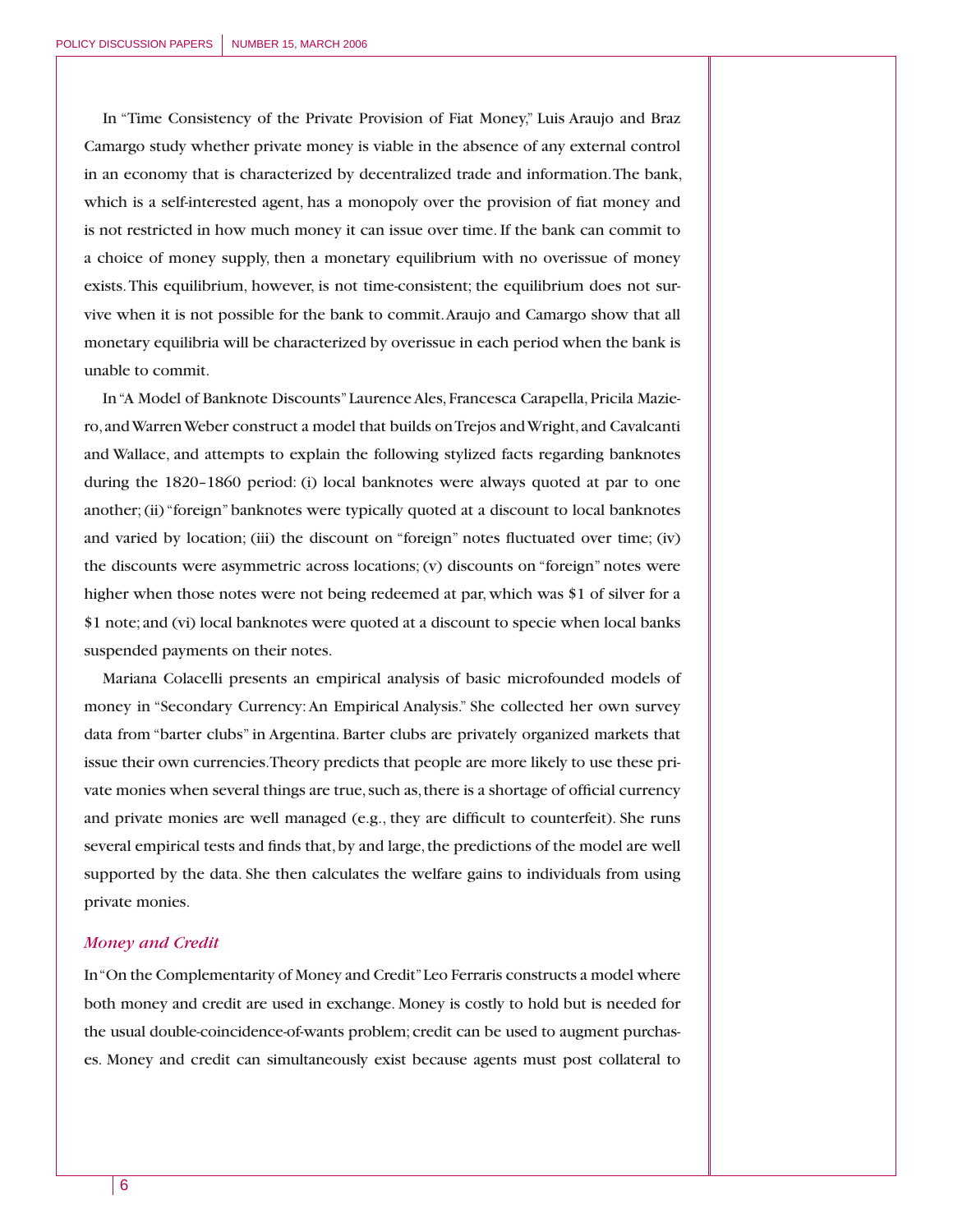issue credit. Credit is ultimately repaid with money and repayment takes time. Specifically, agents with outstanding credit have to work in the future to obtain money, which can be used to pay off debt; a clearinghouse would obviate the need to settle debt with money. In this model an anticipated inflation has some negative consequences. Inflation increases the cost of holding a promise to future money (credit) more than the opportunity cost of holding money itself. Hence, inflation reduces credit and, thereby, also reduces output.

Irina Telyukova and Randall Wright present an analysis of the interaction between money and consumer debt in "A Model of Money and Credit, with Application to the Credit Card Debt Puzzle." They document that many individuals in the United States simultaneously have significant credit card debt and money in the bank. The so-called "credit card debt puzzle" is that given high interest rates on credit cards and low interest rates on bank accounts, why do people not pay down this debt? Some economists go to elaborate lengths to explain this behavior. As an alternative, Telyukova and Wright present a simple and natural extension of a standard model in monetary theory to incorporate consumer debt—which is interesting in its own right—and which shows that the coexistence of debt and money in the bank is not puzzle. Consumers simply do not want to use their liquid assets to pay down their debt because they value liquidity.

In "Gross Loan Flows," Ben Craig and Joseph Haubrich apply the methodology of Davis and Haltiwanger to study gross loan flows at the level of banks. They show that changes in net lending hide much larger and more variable gross lending flows. They present a series of stylized facts about gross loan flows and the way they vary over time, bank size, and the business cycle. They relate these observations to the flow of job creation and destruction in the labor market. Also, they show how their results relate to the predictions of a simple search model of the credit market along the lines of Wasmer and Weil (2003).

#### Assets and Liquidity

S. Boragan Aruoba, Christopher Waller, and Randall Wright in "Money and Capital," continue their work on the integration of modern monetary theory with mainstream macroeconomics along several dimensions. In particular, they study a numerical version of the Lagos-Wright monetary model, extended to include capital as a productive input. Compared to earlier models with money and capital, this one has rich feedback across markets, and monetary policy has interesting implications for investment, consumption, and employment. The paper calibrates the model and uses it to study quantitatively the effects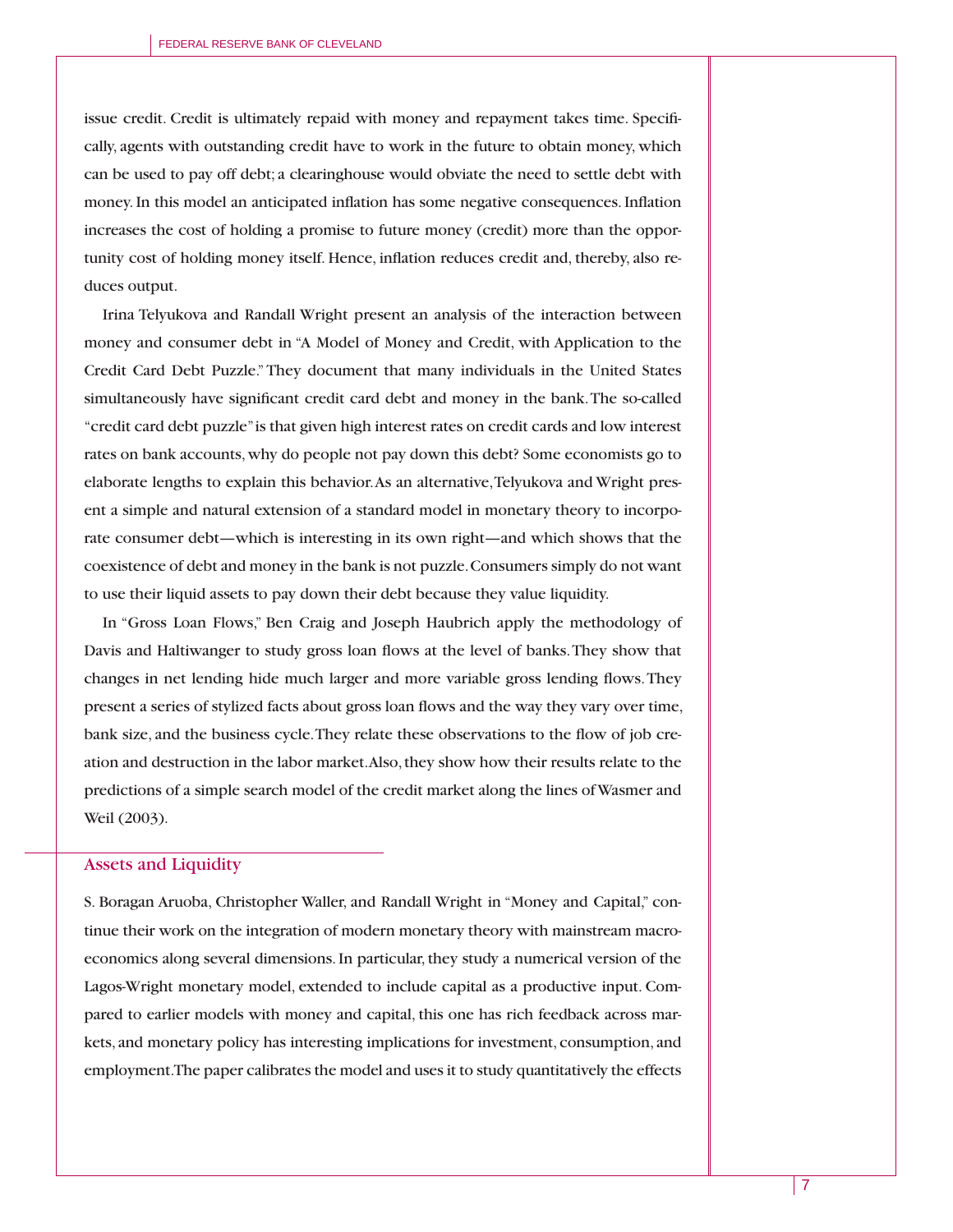of monetary and fiscal policy. The authors do not simply make comparisons across steady states, rather, they take dynamic transitions into account. They find, for example, that the cost of 10 percent inflation, versus constant prices, can be between 1 percent and 5 percent of consumption, depending on the precise details of the model economy.

In "Asset Prices and Liquidity in an Exchange Economy," Ricardo Lagos extends a search model of monetary exchange to include real assets. Financial assets are valued for their liquidity, the extent to which they are useful in facilitating exchange, as well as for being claims to streams of future consumption goods. The implications for average asset returns, the equity premium puzzle, and the risk-free rate puzzle are explored both analytically and quantitatively in a version of the model that nests the standard framework of Mehra and Prescott (1985).

In "A Search-Based Theory of the On-the-Run Phenomenon," Dimitri Vayanos and Pierre-Olivier Weill propose a model in which assets with identical cash flows can trade at different prices. This is sometimes referred to as the "on-the-run phenomenon." Agents can establish long or short positions in assets, and both the spot and the asset-lending markets are subject to search frictions. Short-sellers will concentrate in one asset because of thick-market externalities. As a result, that asset enjoys both greater liquidity, as measured by search times, and a higher lending fee or "specialness." Liquidity and specialness translate into price premia that are consistent with no-arbitrage.

Raphael Silviera and Randall Wright, in "Liquidity and the Market for Ideas," study markets where innovators sell ideas to entrepreneurs, who may be better at implementing them. The markets for ideas are decentralized, with random matching and bilateral bargaining. Entrepreneurs hold liquid assets, such as cash, lest potentially profitable opportunities are lost. The paper extends search-based models of the demand for money along several dimensions, including allowing agents with insufficient money to put deals on hold while they try to raise the funds. Given liquidity costs, i.e., interest rates, the equilibrium level of ideas traded is compared to the efficient outcome. The optimal response of monetary policy is discussed.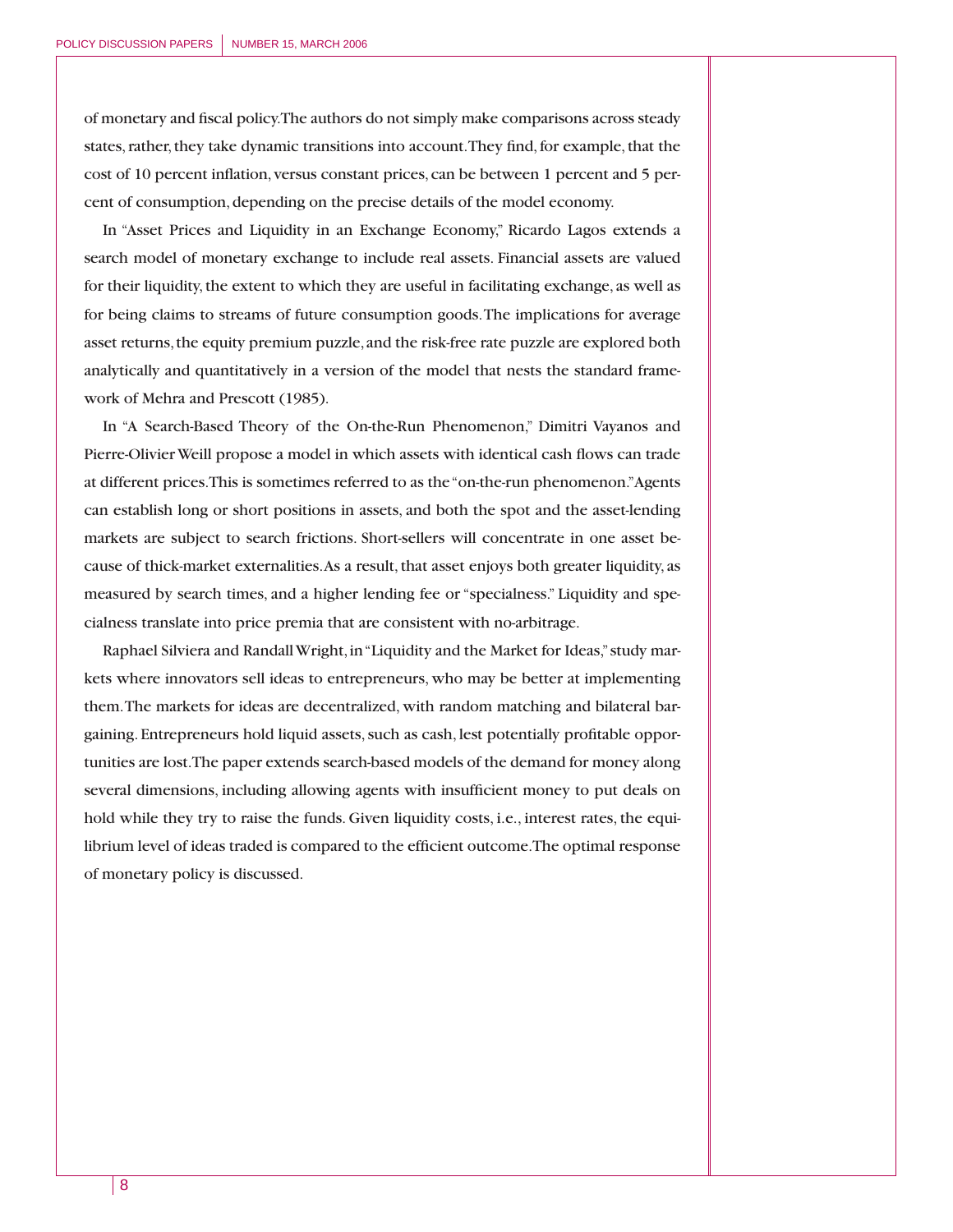### Payment Systems

What features might an optimal payment system embody when exchange between agents may be subject to informational asymmetries and imperfect monitoring? Thorsten Koeppl, Cyril Monnet, and Ted Temzelides address this question in "Transactions and Mechanism Design." One can think of liquidity as short-term borrowing. In providing liquidity through a payment system, there will be a trade-off between efficiency and incentives to tell the truth. Specifically, although additional liquidity may lead to better trading outcomes, it will also impair the incentives for agents to tell the truth. If the payment system limits the amount of liquidity available to agents by placing caps on shortterm borrowing, then the first-best allocation will not be supportable. If, however, agents are allowed to trade for several rounds before accounts are settled at a centralized place, then the first-best allocation is supportable if settlement takes place with a sufficiently high frequency.

In "A Model of Interbank Settlement," Ben Lester analyzes a model of the payment system where banks are modeled explicitly, and in a rather novel way. As in the real world, banks need to make payments in the model throughout the day or, perhaps, at the end of the day, depending on the system that is in place to settle accounts between banks. Lester first studies a partial equilibrium model, where he can investigate the effects on the banking system of changing some variables and can compare the operating characteristics of real-time gross settlement and net settlement systems. He then embeds the partial model into a general equilibrium structure to analyze the impact that policy and other variables will have on, for example, the loan market and interest rates.

Recent models of monetary exchange and payments have ruled out credit arrangements by appealing to the notion of anonymity in bilateral trades. In "A Random Matching Theory," C. D. Aliprantis, Gabriele Camera, and Daniela Puzzello develop a theory that makes the notion of anonymity more explicit and rigorous. They consider different notions of anonymity (weak and strong) and identify which one is satisfied in standard models of money. For instance, one notion of anonymity requires that two individuals have not shared a common trading partner in the past. Monetary models have adopted a notion of weak anonymity in which agents only match for one period and never meet again. While it has been claimed in the monetary literature that this weaker notion of anonymity rules out bilateral credit, it does not imply that stronger notions of anonymity may open the door to more elaborate trading arrangements.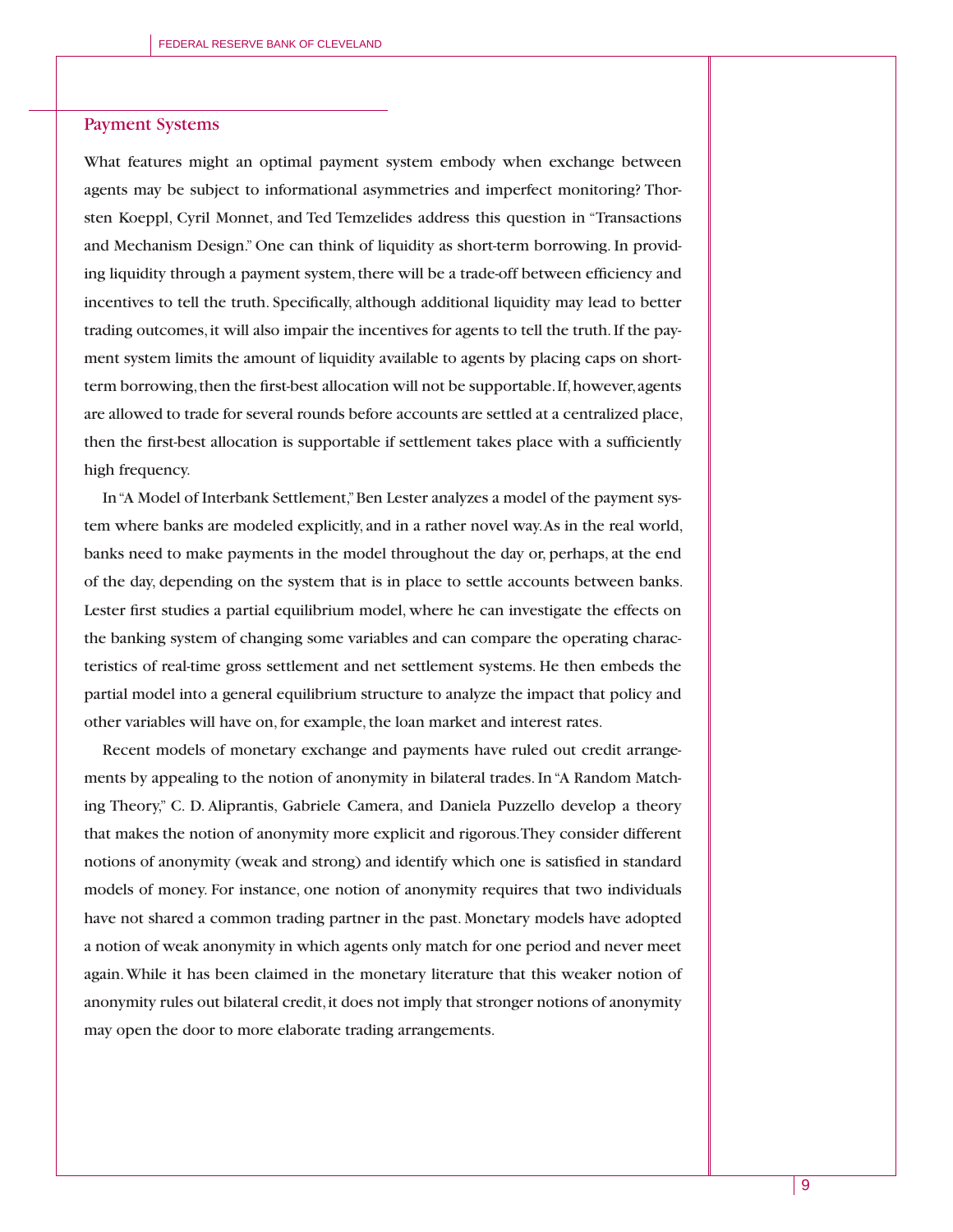# Multiple Currencies

In "A Theory of International Currency and Seigniorage Competition," Yiting Li and Akihiko Matsui study currency competition and its effects on the circulation of currencies and welfare. They show that a country's inflationary policy has a negative impact on the circulation of its currency. This effect imposes a discipline on countries and, the more open is a country, the stronger is the discipline. The worldwide circulation of a currency increases seigniorage and welfare of the issuing country and decreases its inflation rate. The country whose currency is not used as an international currency will raise its inflation rate. The authors show, however, that there is a limit on the inflation rate, beyond which the country cannot maintain the circulation of national money.

Liu Qing and Shouyong Shi study a model with two countries and two currencies in "Currency Areas and Monetary Coordination." Unlike most models in the literature, they do not impose "cash-in-advance" constraints on the two countries which force people to use a particular money to buy a particular good. In the model, this outcome is (more or less) endogenous. The model structure is used to ask how monetary policy affects the domestic economy and how it spills over to the foreign economy. The paper stresses that the results can depend on whether monetary policies are set independently across the countries or whether there is some coordination between countries.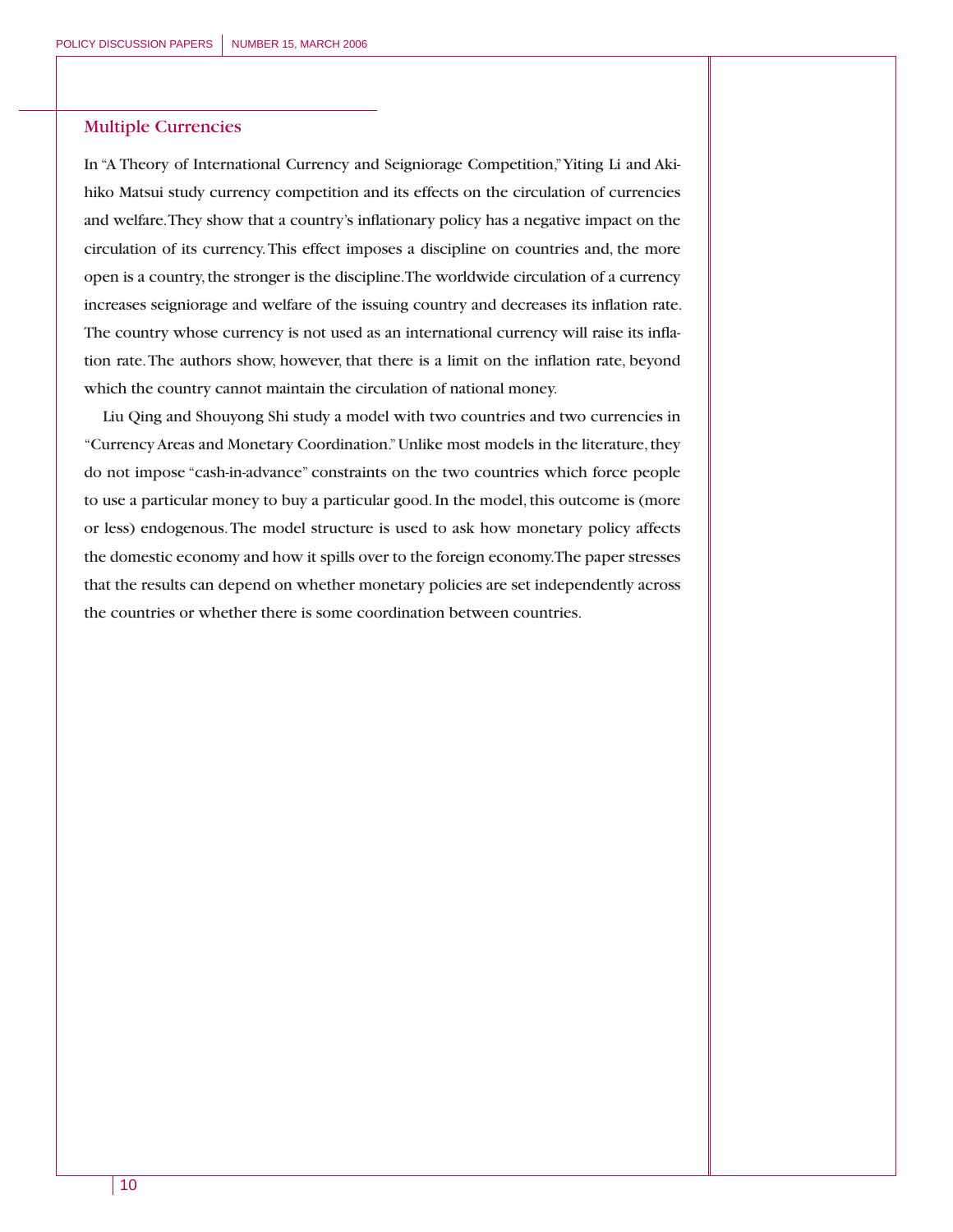| Papers at the 2005 Summer Workshop on Money, Banking, and Payments                           |                |
|----------------------------------------------------------------------------------------------|----------------|
| (presenters in <i>italic</i> )                                                               |                |
|                                                                                              |                |
| Session I: August 8-12, 2005<br>Session II: August 15-19, 2005                               |                |
|                                                                                              | <b>Session</b> |
|                                                                                              |                |
| <b>Monetary Policy</b>                                                                       |                |
| Search, Market Power, and Inflation Dynamics                                                 | $\mathbf{I}$   |
| Allen Head and Beverly Lapham (Queen's University)                                           |                |
| An Overlapping Generations Model with Search                                                 | I              |
| Tao Zhu (Cornell University)                                                                 |                |
| Price Stickiness and the Optimal Return to Money                                             | $\mathbf{I}$   |
| Ricardo Cavalcanti (Getulio Vargas Foundation) and Andres Erosa (University of Toronto)      |                |
| Sectoral Shocks and Policy Responses in a Monetary Search Model                              | I              |
| Dror Goldberg (Texas A&M University)                                                         |                |
| <b>Endogenously Segmented Asset Market in an Inventory-Theoretic Model</b>                   |                |
| of Money Demand                                                                              | $\mathbf{I}$   |
| Jonathan Chiu (University of Western Ontario)                                                |                |
| <b>Credit and Open Market Operations with Segmented Markets</b>                              | $\mathbf{I}$   |
| Stephen Williamson (University of Iowa)                                                      |                |
| Avoiding the Inflation Tax                                                                   | I              |
| Huberto Ennis (Federal Reserve Bank of Richmond)                                             |                |
| <b>Optimal Monetary Policy in a Channel System</b>                                           | $\mathbf{I}$   |
| Cyril Monnet (European Central Bank) and Aleksander Berentsen (University of Basel)          |                |
| Liquidity, Inflation, and Monetary Policy                                                    | $\mathbf{I}$   |
| Marcus Hagedorn (University of Frankfurt)                                                    |                |
|                                                                                              |                |
| <b>Assets and Liquidity</b>                                                                  |                |
| <b>Money and Capital</b>                                                                     | I              |
| Boragan Aruoba (University of Maryland), Christopher Waller (University of Notre Dame),      |                |
| and Randall Wright (University of Pennsylvania)                                              |                |
| Asset Prices and Liquidity in an Exchange Economy                                            | I              |
| Ricardo Lagos (New York University)                                                          |                |
| A Search-Based Theory of the On-the-Run Phenomenon                                           | $\mathbf{I}$   |
| Pierre-Olivier Weill (New York University) and Dimitri Vayanos (London School of Economics)  |                |
| Liquidity and the Market for Ideas                                                           | I              |
| Rafael Silveira (University of Pennsylvania) and Randall Wright (University of Pennsylvania) |                |
|                                                                                              |                |